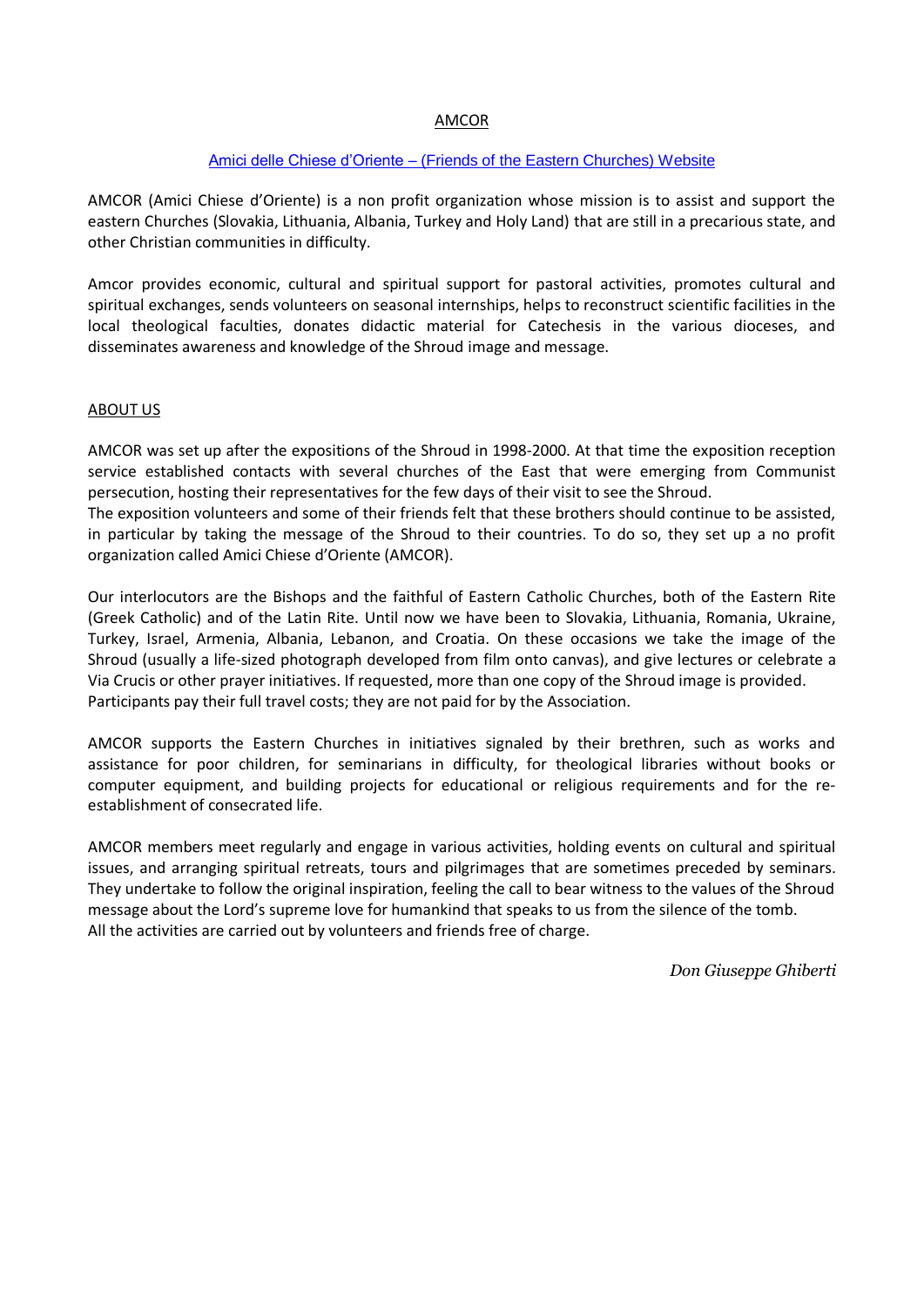### ACTIVITIES

AMCOR started out with a pilgrimage. A group of friends went to the Holy Land, and later on to Turkey, in the footsteps of Jesus and then St. Paul, shortly before the most recent Shroud expositions. When preparations began for the 1998 exposition, some of them decided to provide a more substantial contribution, and all of them stayed on as volunteers. On the advice of Mons. Ruggero Franceschini (Bishop of Iskenderun first, and then Archbishop of Izmir, Turkey), the group became a no profit association.

In 2000 AMCOR invited eighty bishops from former "iron curtain" countries to attend the exposition of the Shroud, providing board and lodging for groups of a dozen people per diocese for the few days of their stay, so that they could see the Shroud and visit the city. Our guests became our friends, leading to the invitation to go and visit them in their home countries in the East.

On each visit we give our hosts a life-sized copy of the Shroud and we participate, as far as possible, in one of their pastoral or charitable projects. Each visit has led to something new, with enriching experiences for all those involved. The countries visited have been: Slovakia, Lithuania, Romania, Ukraine, Armenia, Turkey, Albania, Lebanon, Croatia, with brief stops in Poland and Germany. The pilgrimage to take the Shroud to Jerusalem was particularly significant, taking place at an academic meeting at the Studium Biblicum Franciscanum.

The preparation for these initiatives soon led to the need to provide a spiritual program also for those remaining in Turin: many AMCOR full members cannot travel but they participate in the common aims and objectives of the community. There are religious education moments and study meetings, above all to learn about our most usual partners in dialogue: our Orthodox and Muslim brethren.

Each year we provide a short course of spiritual exercises, a series of Lectio Divina, community readings of the books of the Bible (starting with the Gospels and Acts of the Apostles), and some short local pilgrimages. Our primary goal is to promote loving devotion to the Shroud's message and to find the most suitable means for raising awareness about it, and this is the focus of all our members and projects.

The term "Eastern Churches" indicates our first area of interest that continues to be very important, but we have made a change in the no profit association's statute so as to include the African Churches as well. We are also devoting increasing attention to those from the East who are now living in Italy.

#### EASTERN CHURCHES

AMCOR follows the events of the Eastern Churches attentively, and supports them in prayer. In many cases participation and friendship are made possible through personal contacts with the various local communities or through friends who send information received directly from the various places.

AMCOR is in close contact with the Church of Turkey, also via the newsletter "Anatolia today" which it publishes, and follows what is happening in Lebanon. AMCOR has relations with communities in Israel through direct contact with the Romanian and Armenian Catholic community, receiving news on the drama of Syria, and joining all the Church in prayer. There is frequent contact with various East European countries, including Russia, and communication by letter with Georgia and Armenia.

#### FURTHER INFORMATION

Our life is beautiful also because it is a continuous challenge. It is only through identifying initiatives that help us to understand in greater depth the reasons behind our choices that we can remain faithful to our